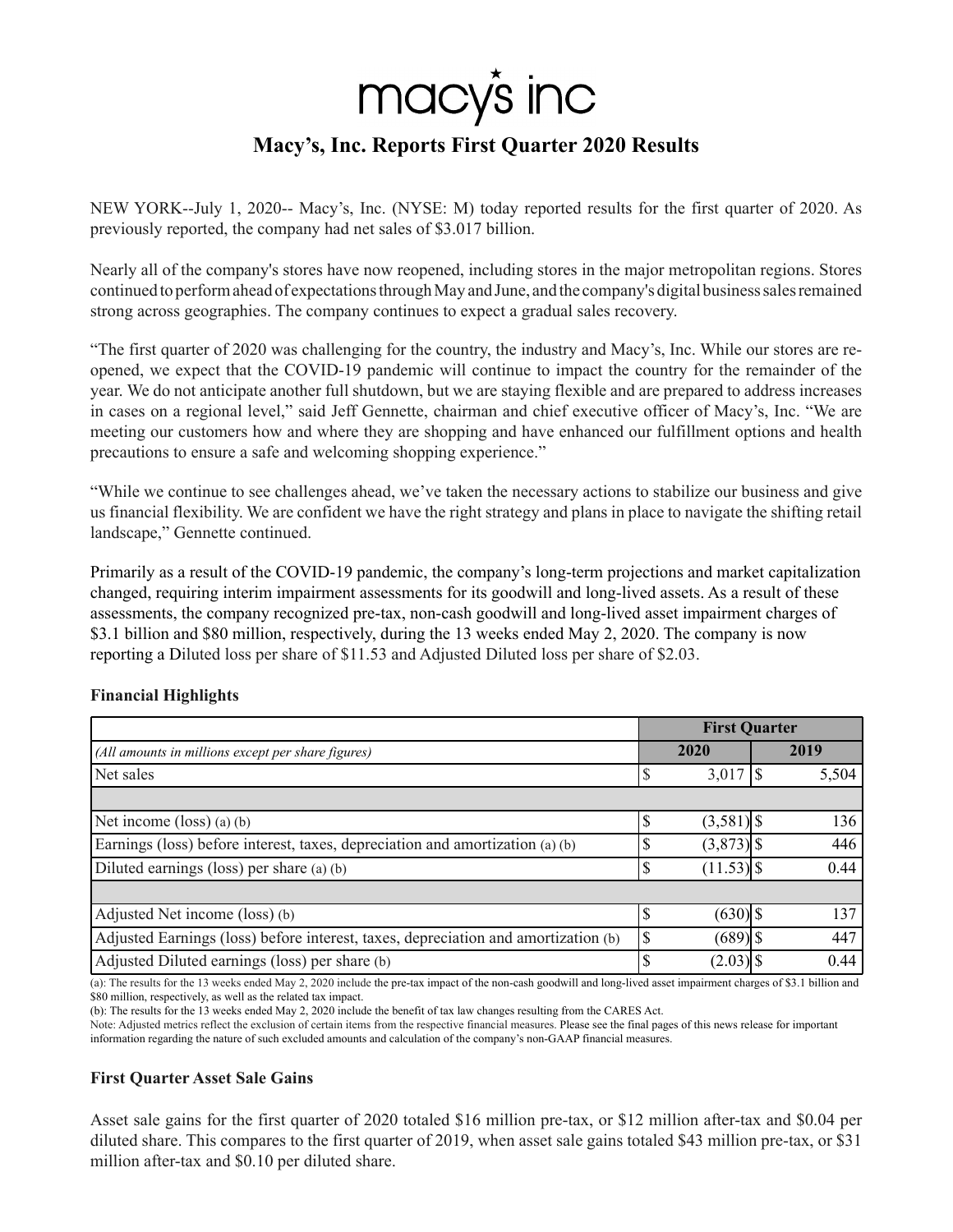## **2020 Guidance**

The company previously withdrew its 2020 sales and earnings guidance and is not currently providing an updated outlook.

NOTE: Additional information on Macy's, Inc., including past news releases, is available at www.macysinc.com/pressroom. A webcast of Macy's, Inc.'s call with analysts and investors will be held today (July 1, 2020) at 8:00 a.m. ET. The webcast, along with the associated presentation, is accessible to the media and general public via the company's investor relations website at www.macysinc.com/investors. Analysts and investors may call in on 1-800-458-4148, passcode, 4021974. A replay of the conference call and slides can be accessed on the website or by calling 1-888-203-1112 (same passcode) about two hours after the conclusion of the call.

## **Important Information Regarding Financial Measures**

Please see the final pages of this news release for important information regarding the calculation of the company's non-GAAP financial measures.

## **About Macy's, Inc.**

Macy's, Inc. (NYSE: M) is one of the nation's premier omni-channel fashion retailers. The company comprises three retail brands, Macy's, Bloomingdale's and Bluemercury. Macy's, Inc. is headquartered in New York, New York. For more information, please visit www.macysinc.com.

## **Forward-Looking Statements**

All statements in this press release that are not statements of historical fact are forward-looking statements within the meaning of the Private Securities Litigation Reform Act of 1995. Such statements are based upon the current beliefs and expectations of Macy's management and are subject to significant risks and uncertainties. Actual results could differ materially from those expressed in or implied by the forward-looking statements contained in this release because of a variety of factors, including the effects of the novel coronavirus (COVID-19) on customer demand, its supply chain as well as its consolidated results of operation, financial position and cash flows, Macy's ability to successfully implement its Polaris strategy and restructuring, including the ability to realize the anticipated benefits within the expected time frame or at all, conditions to, or changes in the timing of proposed real estate and other transactions, prevailing interest rates and non-recurring charges, the effect of potential changes to trade policies, store closings, competitive pressures from specialty stores, general merchandise stores, off-price and discount stores, manufacturers' outlets, the Internet, catalogs and television shopping and general consumer spending levels, including the impact of the availability and level of consumer debt, possible systems failures and/or security breaches, the potential for the incurrence of charges in connection with the impairment of intangible assets, including goodwill, Macy's reliance on foreign sources of production, including risks related to the disruption of imports by labor disputes, regional or global health pandemics, and regional political and economic conditions, the effect of weather and other factors identified in documents filed by the company with the Securities and Exchange Commission, including under the captions "Forward-Looking Statements" and "Risk Factors" in the Company's Annual Report on Form 10-K for the year ended February 1, 2020 and "COVID-19 Risk Factor" in the Company's Current Report on Form 8-K filed on May 26, 2020. Macy's disclaims any intention or obligation to update or revise any forward-looking statements, whether as a result of new information, future events or otherwise, except as required by law.

## **Media - Emily Goldberg**

media@macys.com

**Investors - Mike McGuire** investors@macys.com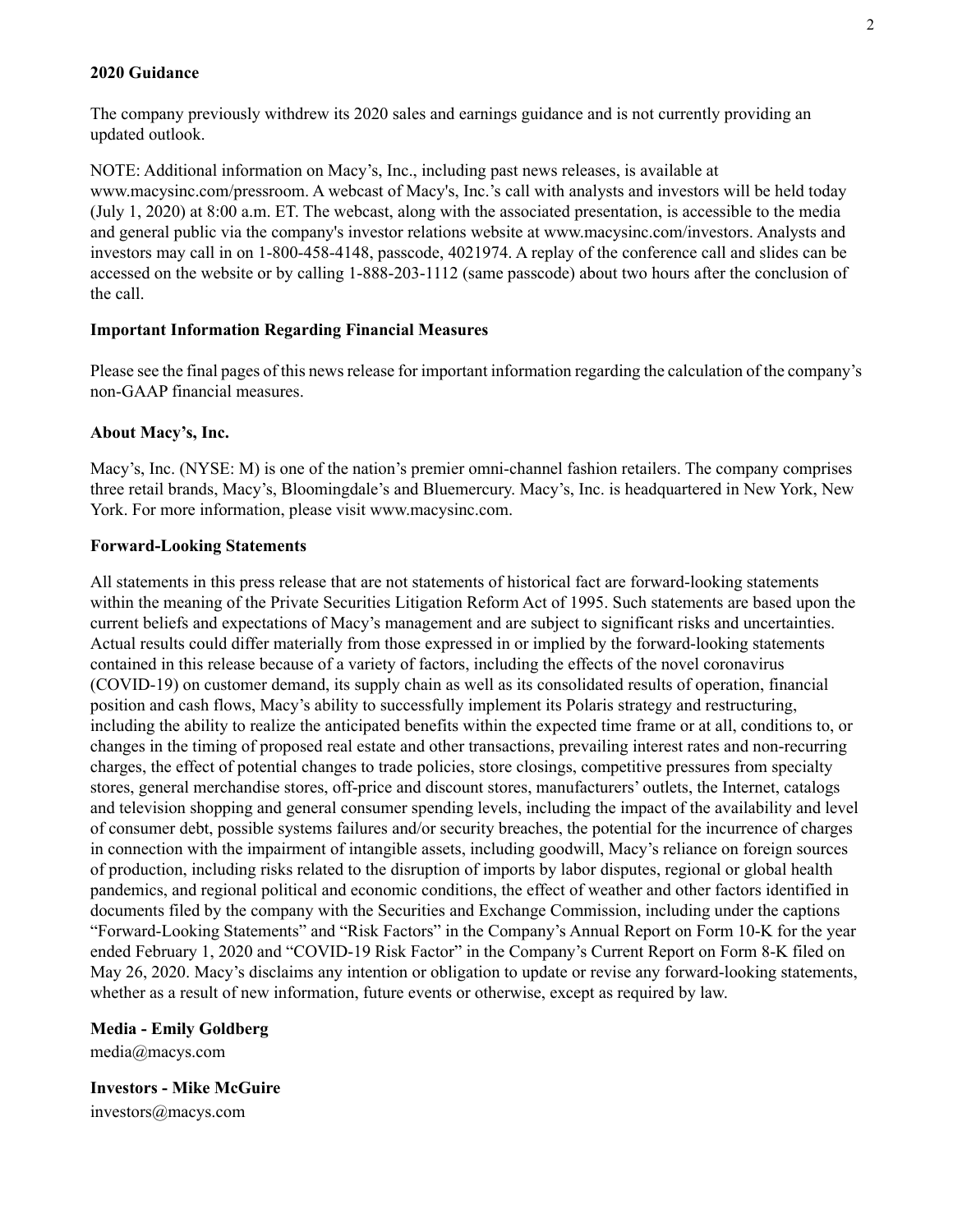## **MACY'S, INC.** Consolidated Statements of Operations (Unaudited) (Note 1) (All amounts in millions except percentages and per share figures)

|                                                                | 13 Weeks Ended<br>May 2, 2020 |                  |                     |             | 13 Weeks Ended<br>May 4, 2019 |                     |
|----------------------------------------------------------------|-------------------------------|------------------|---------------------|-------------|-------------------------------|---------------------|
|                                                                |                               | \$               | $%$ to<br>Net sales |             | \$                            | $%$ to<br>Net sales |
| Net sales                                                      | \$                            | 3,017            |                     | $\mathbb S$ | 5,504                         |                     |
| Credit card revenues, net                                      |                               | 131              | 4.3%                |             | 172                           | 3.1%                |
| Cost of sales                                                  |                               | (2,501)          | $(82.9\%)$          |             | (3, 403)                      | $(61.8\%)$          |
| Selling, general and administrative expenses                   |                               | (1, 598)         | $(52.9\%)$          |             | (2,112)                       | $(38.4\%)$          |
| Gains on sale of real estate                                   |                               | 16               | 0.5%                |             | 43                            | 0.8%                |
| Impairment, restructuring and other costs (Note 2)             |                               | (3,184)          | $(105.5\%)$         |             | (1)                           | $-$ %               |
| Operating income (loss)                                        |                               | (4, 119)         | $(136.5\%)$         |             | 203                           | 3.7%                |
| Benefit plan income, net                                       |                               | $\boldsymbol{9}$ |                     |             | $\boldsymbol{7}$              |                     |
| Interest expense, net                                          |                               | (47)             |                     |             | (47)                          |                     |
| Income (loss) before income taxes                              |                               | (4,157)          |                     |             | 163                           |                     |
| Federal, state and local income tax benefit (expense) (Note 3) |                               | 576              |                     |             | (27)                          |                     |
| Net income (loss)                                              | \$                            | (3,581)          |                     | \$          | 136                           |                     |
| Basic earnings (loss) per share                                | S                             | (11.53)          |                     | \$          | 0.44                          |                     |
| Diluted earnings (loss) per share                              |                               | (11.53)          |                     |             | 0.44                          |                     |
| Average common shares:                                         |                               |                  |                     |             |                               |                     |
| <b>Basic</b>                                                   |                               | 310.6            |                     |             | 309.1                         |                     |
| Diluted                                                        |                               | 310.6            |                     |             | 311.4                         |                     |
| End of period common shares outstanding                        |                               | 310.2            |                     |             | 308.9                         |                     |
| Supplemental Financial Measures:                               |                               |                  |                     |             |                               |                     |
| Gross Margin (Note 4)                                          | \$                            | 516              | 17.1 %              | \$          | 2,101                         | 38.2 %              |
| Depreciation and amortization expense                          | \$                            | 237              |                     | \$          | 236                           |                     |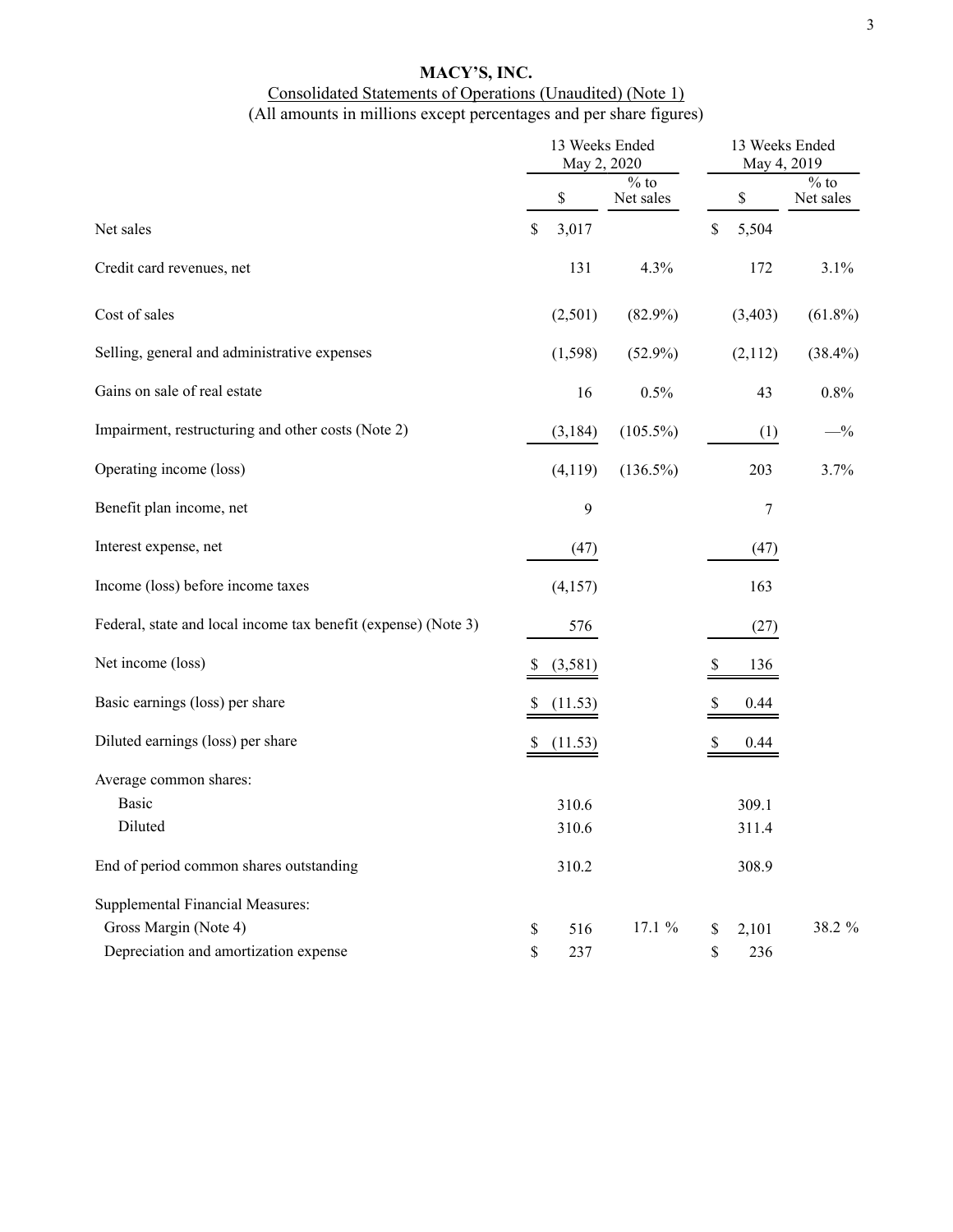## Consolidated Balance Sheets (Unaudited) (Note 1)

(millions)

|                                            | May 2,<br>2020 |        | February<br>1,2020 |        | May 4,<br>2019 |        |
|--------------------------------------------|----------------|--------|--------------------|--------|----------------|--------|
| <b>ASSETS:</b>                             |                |        |                    |        |                |        |
| <b>Current Assets:</b>                     |                |        |                    |        |                |        |
| Cash and cash equivalents                  | \$             | 1,523  | \$                 | 685    | \$             | 737    |
| Receivables                                |                | 170    |                    | 409    |                | 237    |
| Merchandise inventories                    |                | 4,923  |                    | 5,188  |                | 5,498  |
| Prepaid expenses and other current assets  |                | 519    |                    | 528    |                | 633    |
| <b>Total Current Assets</b>                |                | 7,135  |                    | 6,810  |                | 7,105  |
| Property and Equipment – net               |                | 6,425  |                    | 6,633  |                | 6,499  |
| <b>Right of Use Assets</b>                 |                | 2,672  |                    | 2,668  |                | 2,631  |
| Goodwill                                   |                | 838    |                    | 3,908  |                | 3,908  |
| Other Intangible Assets - net              |                | 439    |                    | 439    |                | 441    |
| <b>Other Assets</b>                        |                | 1,072  |                    | 714    |                | 712    |
| <b>Total Assets</b>                        | \$             | 18,581 | \$                 | 21,172 | \$             | 21,296 |
| LIABILITIES AND SHAREHOLDERS' EQUITY:      |                |        |                    |        |                |        |
| <b>Current Liabilities:</b>                |                |        |                    |        |                |        |
| Short-term debt                            | \$             | 739    | \$                 | 539    | \$             | 41     |
| Merchandise accounts payable               |                | 2,196  |                    | 1,682  |                | 1,950  |
| Accounts payable and accrued liabilities   |                | 2,757  |                    | 3,448  |                | 2,846  |
| Income taxes                               |                | 80     |                    | 81     |                | 182    |
| <b>Total Current Liabilities</b>           |                | 5,772  |                    | 5,750  |                | 5,019  |
| Long-Term Debt                             |                | 4,918  |                    | 3,621  |                | 4,680  |
| Long-Term Lease Liabilities                |                | 2,923  |                    | 2,918  |                | 2,823  |
| Deferred Income Taxes                      |                | 944    |                    | 1,169  |                | 1,193  |
| Other Liabilities                          |                | 1,327  |                    | 1,337  |                | 1,258  |
| Shareholders' Equity                       |                | 2,697  |                    | 6,377  |                | 6,323  |
| Total Liabilities and Shareholders' Equity | \$             | 18,581 | S                  | 21,172 | S              | 21,296 |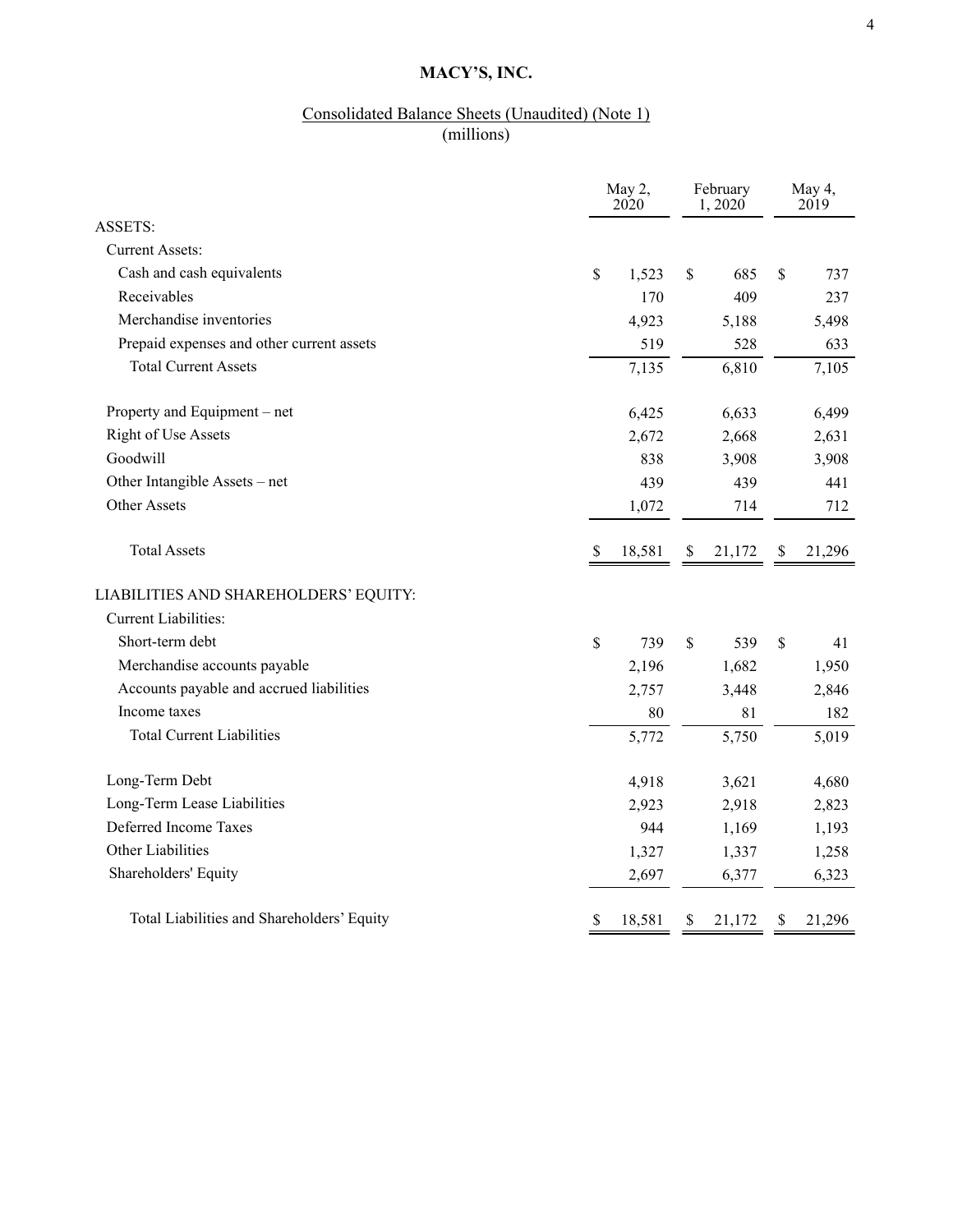#### Consolidated Statements of Cash Flows (Unaudited) (Notes 1 and 5)

(millions)

|                                                                                      |             | 13 Weeks<br>Ended | 13 Weeks<br>Ended         |       |  |
|--------------------------------------------------------------------------------------|-------------|-------------------|---------------------------|-------|--|
|                                                                                      | May 2, 2020 |                   | May 4, 2019               |       |  |
| Cash flows from operating activities:                                                |             |                   |                           |       |  |
| Net income (loss)                                                                    | \$          | (3,581)           | $\boldsymbol{\mathsf{S}}$ | 136   |  |
| Adjustments to reconcile net income (loss) to net cash used by operating activities: |             |                   |                           |       |  |
| Impairment, restructuring and other costs                                            |             | 3,184             |                           | 1     |  |
| Depreciation and amortization                                                        |             | 237               |                           | 236   |  |
| Benefit plans                                                                        |             | 12                |                           | 8     |  |
| Stock-based compensation expense                                                     |             | 6                 |                           | 14    |  |
| Gains on sale of real estate                                                         |             | (16)              |                           | (43)  |  |
| Deferred income taxes                                                                |             | (225)             |                           | 7     |  |
| Changes in assets and liabilities:                                                   |             |                   |                           |       |  |
| Decrease in receivables                                                              |             | 236               |                           | 163   |  |
| (Increase) decrease in merchandise inventories                                       |             | 265               |                           | (235) |  |
| (Increase) decrease in prepaid expenses and other current assets                     |             | 12                |                           | (6)   |  |
| Increase in merchandise accounts payable                                             |             | 629               |                           | 247   |  |
| Decrease in accounts payable and accrued liabilities                                 |             | (531)             |                           | (516) |  |
| Increase (decrease) in current income taxes                                          |             | (353)             |                           | 8     |  |
| Change in other assets and liabilities                                               |             | (39)              |                           | (58)  |  |
| Net cash used by operating activities                                                |             | (164)             |                           | (38)  |  |
| Cash flows from investing activities:                                                |             |                   |                           |       |  |
| Purchase of property and equipment                                                   |             | (122)             |                           | (204) |  |
| Capitalized software                                                                 |             | (38)              |                           | (60)  |  |
| Disposition of property and equipment                                                |             | 21                |                           | 34    |  |
| Other, net                                                                           |             | 26                |                           | (7)   |  |
| Net cash used by investing activities                                                |             | (113)             |                           | (237) |  |
| Cash flows from financing activities:                                                |             |                   |                           |       |  |
| Debt issued                                                                          |             | 1,500             |                           |       |  |
| Debt repaid                                                                          |             | (4)               |                           | (3)   |  |
| Dividends paid                                                                       |             | (117)             |                           | (116) |  |
| Decrease in outstanding checks                                                       |             | (231)             |                           | (45)  |  |
| Issuance of common stock                                                             |             |                   |                           | 6     |  |
| Net cash provided (used) by financing activities                                     |             | 1,148             |                           | (158) |  |
| Net increase (decrease) in cash, cash equivalents and restricted cash                |             | 871               |                           | (433) |  |
| Cash, cash equivalents and restricted cash beginning of period                       |             | 731               |                           | 1,248 |  |
| Cash, cash equivalents and restricted cash end of period                             | \$          | 1,602             | $\mathbb S$               | 815   |  |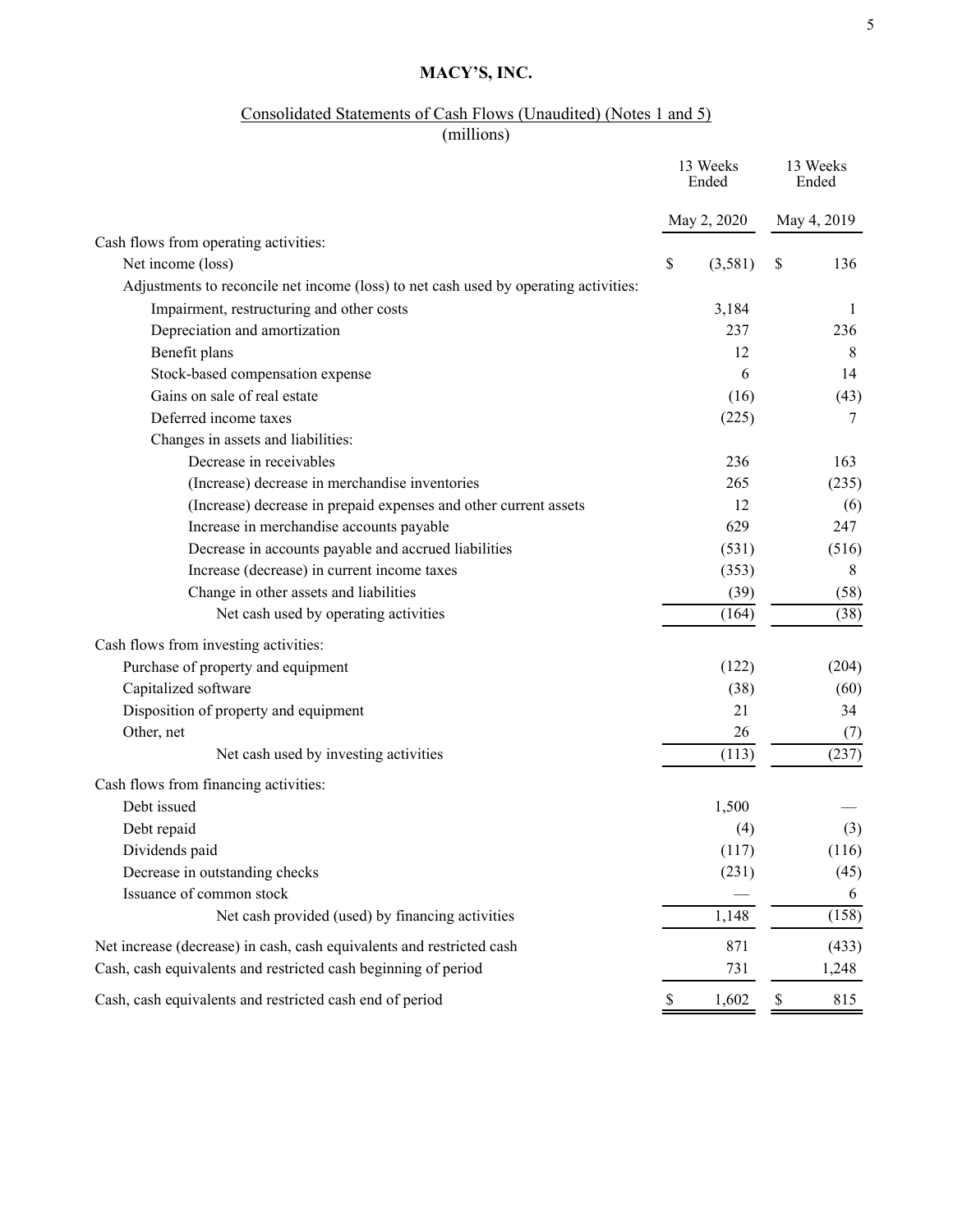#### Consolidated Financial Statements (Unaudited)

Notes:

- (1) As a result of the seasonal nature of the retail business, the results of operations for the 13 weeks ended May 2, 2020 and May 4, 2019 (which do not include the Christmas season) are not necessarily indicative of such results for the fiscal year.
- (2) The 13 weeks ended May 2, 2020 includes non-cash impairment charges totaling \$3.2 billion, which consists of \$3.1 billion of a non-cash goodwill impairment charge and \$80 million impairment charge on long-lived tangible and right of use assets.
- (3) The income tax benefit of \$576 million, or 13.9% of pretax loss, reflects a higher projected benefit rate for fiscal 2020 due to the carryback of net operating losses as permitted under the CARES Act and the impact of the goodwill impairment charge.
- (4) Gross margin is defined as net sales less cost of sales.
- (5) Restricted cash of \$79 million and \$78 million have been included with cash and cash equivalents for the 13 weeks ended May 2, 2020 and May 4, 2019, respectively.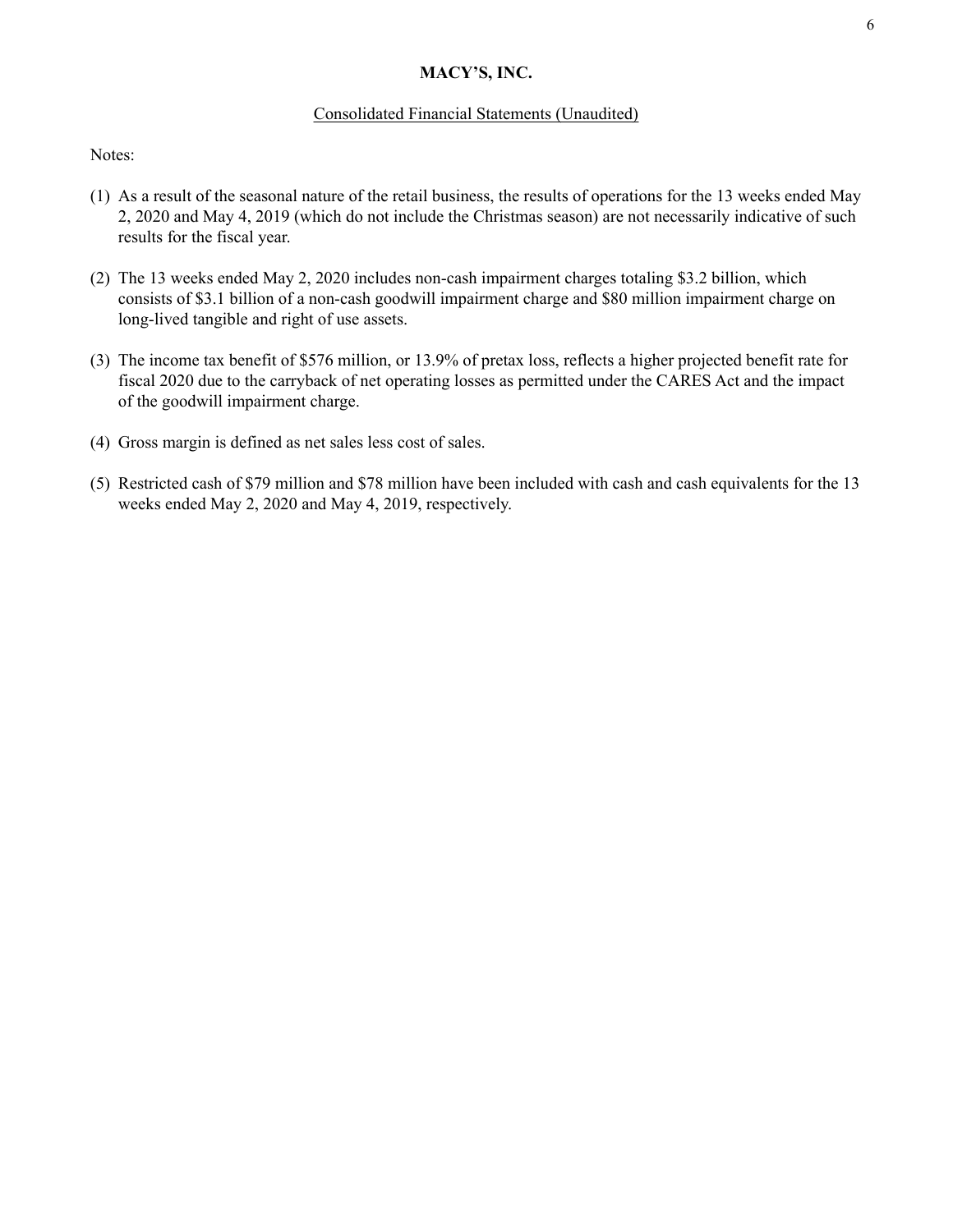#### Important Information Regarding Non-GAAP Financial Measures

The company reports its financial results in accordance with U.S. generally accepted accounting principles (GAAP). However, management believes that certain non-GAAP financial measures provide users of the company's financial information with additional useful information in evaluating operating performance. Earnings (loss) before interest, taxes, depreciation and amortization (EBITDA) is a non-GAAP financial measure which the company believes provides meaningful information about its operational efficiency by excluding the impact of changes in tax law and structure, debt levels and capital investment. In addition, management believes that excluding certain items from EBITDA, net income (loss) and diluted earnings (loss) per share that are not associated with the company's core operations and that may vary substantially in frequency and magnitude from period-to-period provides useful supplemental measures that assist in evaluating the company's ability to generate earnings and to more readily compare these metrics between past and future periods.

Non-GAAP financial measures should be viewed as supplementing, and not as an alternative or substitute for, the company's financial results prepared in accordance with GAAP. Certain of the items that may be excluded or included in non-GAAP financial measures may be significant items that could impact the company's financial position, results of operations or cash flows and should therefore be considered in assessing the company's actual and future financial condition and performance. The methods used by the company to calculate its non-GAAP financial measures may differ significantly from methods used by other companies to compute similar measures. As a result, any non-GAAP financial measures presented herein may not be comparable to similar measures provided by other companies.